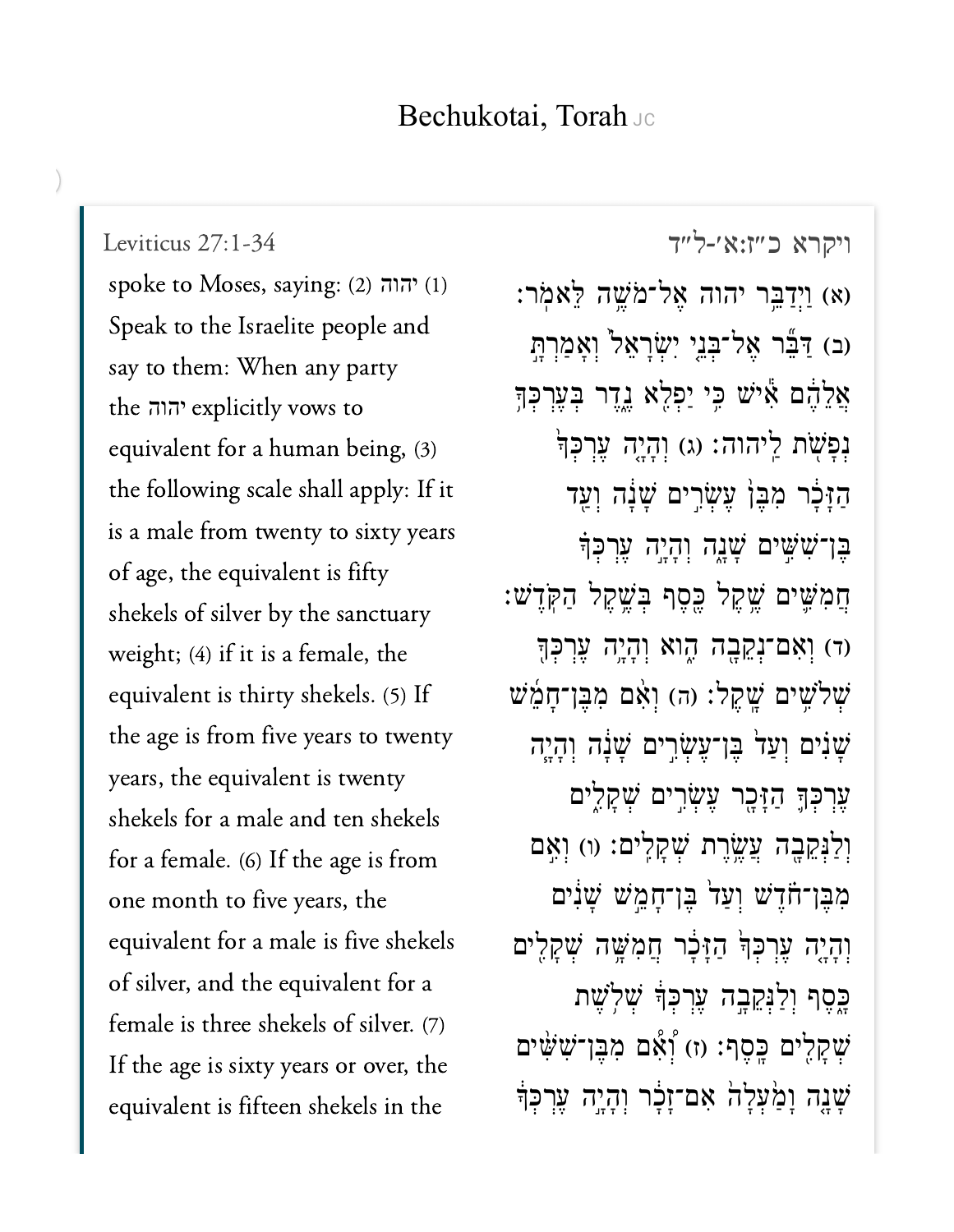case of a male and ten shekels for a female. (8) But if one cannot afford the equivalent, that person shall be presented before the priest, and the priest shall make an assessment; the priest shall make the assessment according to what the vower can afford. (9) If [the vow concerns] any animal that may be brought as any such that ,יהוה an offering to shall be holy. may be given to יהוה (10) One may not exchange or substitute another for it, either good for bad, or bad for good; if one does substitute one animal for another, the thing vowed and its substitute shall both be holy. (11) If [the vow concerns] any impure animal that may not be brought as the animal shall יהוה, the animal shall be presented before the priest, (12) and the priest shall assess it. Whether high or low, whatever assessment is set by the priest shall stand; (13) and if one wishes to redeem it, one-fifth must be added

ֲחִמָּׁ֥שה ָעָׂ֖שר ָׁ֑שֶקל ְוַלְּנֵקָ֖בה ֲעָׂשָ֥רה ֿשָׁקָלִים: (ח) וְאָם־מֶךְ הוּא מֵעֲרִבֶּךְ וְהֵעֵמִידוֹ לִפְנֵי הַכֹּהֵ֫ן וְהֶעֱרֵיוִּ אֹתִוֹ ַהַכֹּהֶן עַל־פִּׁי אֲשֶׁר תַּשִׂיג<u>' יַ</u>ד הַנֹּדֶר ַיֲעִריֶ֖כּנּו ַהֹּכֵֽהן׃ }ס{ )ט( וְאָם־בְּהֵמֶּה אֲשֶׁר יַקְרֶיבוּ מִמֱנָּה ַקְרְבֶּן לִיהוּה כֹּל אֲשֶׁר יִתֵּֽן מִמֶּֽנּוּ ַלִּיהוּה יְהָיֶה־קִׂדֵ<sup>יְ</sup>שׁ: (י) לְא יַחֲלִיפָּנּוּ וִי<sup>ְא</sup>ִיַּמִיר אֹתֵו טְוֹב בְּרֵע אוֹ־רֵע ַבְּטְוֹב וְאָם־הָמֶ֫ר יָמְיר בְּהֶמָה ּבְבָהֶמָּׁה וְהָיָה־הִוּא וּתְמוּרַתְוֹ יִהְיֶה־קְּדֶשׁ: (יא) וְאָם כָּל־בִּהֲמֶה ְטֵמָ֔אה ֲ֠אֶׁ֠שר ֹלא־ַיְקִ֧ריבּו ִמֶּ֛מָּנה ׇקְרָּ֖בן ַֽליהוה ְוֶֽהֱעִ֥מיד ֶאת־ַהְּבֵהָ֖מה ַלְפָּנֵי הַכֹּהֵן: (יִב) וְהָעֵרִיִךְ הַכֹּהֵן ֹאֹתָׂה בֵּין טְוֹב וּבֵין רֶע כְּעֵרְכְּךָ ְהַכֹּהֶן כֵּ֣ן יִהְיֶה׃ (יג) וְאִם־גָּאָל יִּגְאָלֶנָּה וְיָסֵף חֲמִי*ֹּ*שִׁתְוֹ עַל־עֶרְכֶּךָּ:  $i$ יד) וְאִיּשׁ כֵּי־יַקְדָּשׁ אֱת־בֵּיתוֹ קֹרֵשׁ ַלִּיהוה וְהֶעֱרִיכוֹ הַכֹּהֶן בֵּין טְוֹב וּבֵין רָע כַּאֲשֶׁר יַעֲרִיךְ אֹתָו הַכֹּהֶן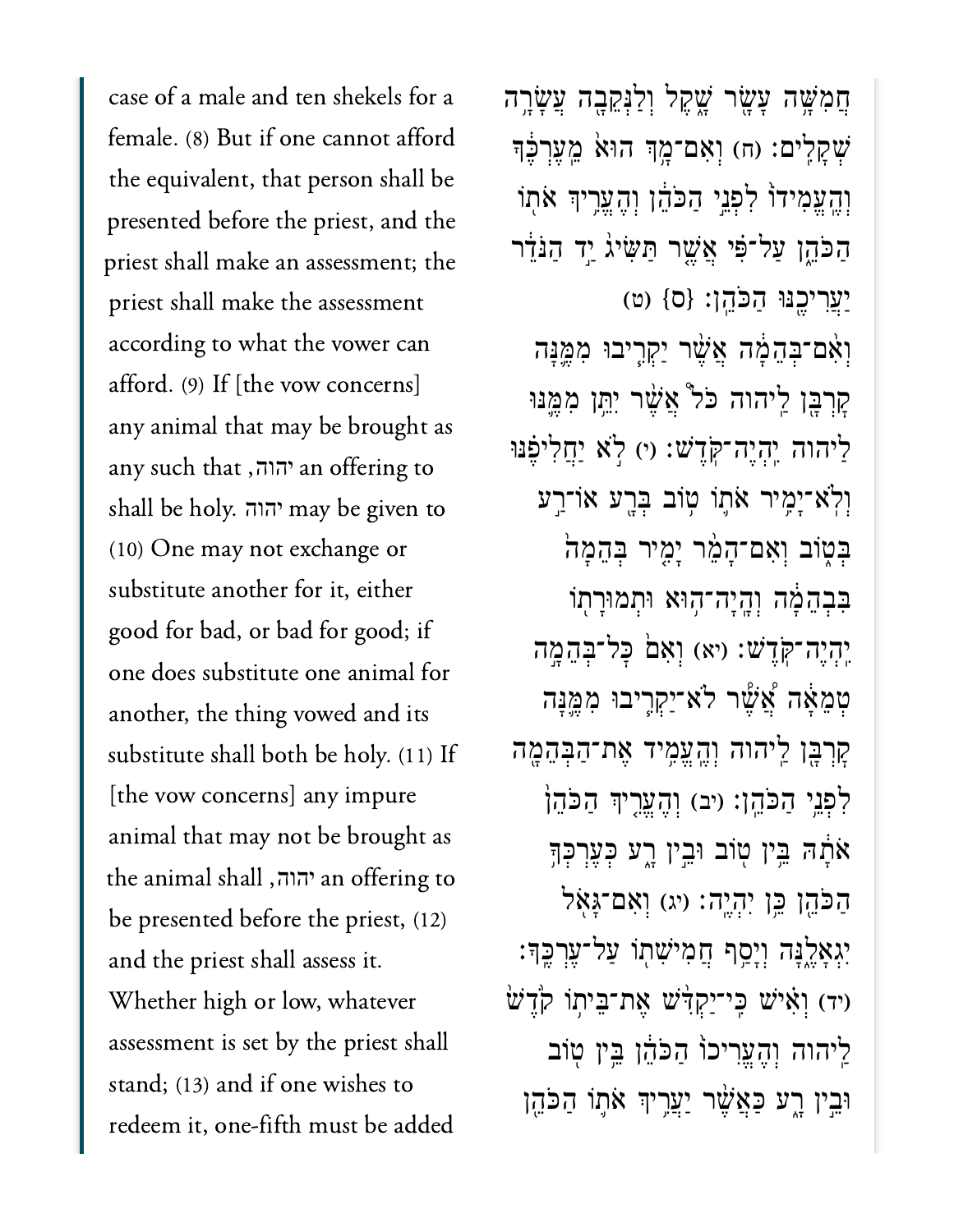to its assessment. (14) If any party the ,יהוה consecrates a house to priest shall assess it. Whether high or low, as the priest assesses it, so it shall stand; (15) and if the one who has consecrated the house wishes to redeem it, one-fifth must be added to the sum at which it was assessed, and then it shall be returned. (16) If any any party consecrates to יהוהland-holding, its assessment shall be in accordance with its seed requirement: fifty shekels of silver to a *homer* of barley seed. (17) If the land is consecrated as of the jubilee year, its assessment stands. (18) But if the land is consecrated after the jubilee, the priest shall compute the price according to the years that are left until the jubilee year, and its assessment shall be so reduced; (19) and if the one who consecrated the land wishes to redeem it, one-fifth must be added to the sum at which it was assessed, and it shall be passed back. (20) But

ַּבְּן יְקְוּם: (טו) וְאָם־הַמַּקְדִּ֫יֹשׁ יִגְאַל אֶת־בֵּיתָו<sub>ֹ</sub> וְיָפָר חֲמִיּשֶׁית ַּכְּסֶף־עָׁרְבְּךָּ עָלְיו וְהָיָה לְוֹ: (טז) ְוִ֣אם **׀** ִמְּׂשֵ֣דה ֲאֻחָּז֗תֹו ַיְקִּ֥דיׁש ִאיׁ֙ש ַלִיהוה וְהָיֶה עֶרְכְּךָּ לְפִי זַרְעָוֹ <u>יָ</u>זַרע ֹ֣חֶמר ְׂשֹעִ֔רים ַּבֲחִמִּׁ֖שים ֶׁ֥שֶקל ּבְּהֶיִּ $\mu$  אָם־מִשְׁנַת הַיּּבֵל יַקְדִּישׁ ָיֹּחֲדֶהוּ בְּעֶרְבְּךְּ יָקוּם: (יח $\psi$ וְאִם־אַחַר הַיּּבִל <u>ֿיִקְדִּישׁ שֲׂדֶ</u>ּהוּ וְחָשַׁב־לֹו הַכֹּהֶן אֶת־הַבֶּׁסֶף עַל־פֶּי הַשָּׁנִים הַנִּוֹתָרֹת עַד שָׁנֵת הַיֹּבֵל וְנְגְרַע מֱעֵרְכֵּךְ׃ (יט) וְאָם־גָּאָל יְגָאַל אֶת־הַשָּׂדֶה הַמַּקְדִּישׁ אֹתְוֹ וְיָפָר ֲחִמִׁ֧שית ֶּֽכֶסף־ֶעְרְּכָ֛ך ָעָ֖ליו ְוָ֥קם ֽלֹו׃ )כ( ְוִאם־ֹ֤לא ִיְגַא֙ל ֶאת־ַהָּׂשֶ֔דה וְאִם־מָכָר אֶת־הַשָּׂדֶה לְאֵישׁ אַחֵר ֹ֥לא ִיָּגֵ֖אל ֽעֹוד׃ )כא( ְוָהָ֨יה ַהָּׂשֶ֜דה ּבְּצֵאתְוֹ בִיּּבָׁל קֶדֶשׁ לַיהוה כִּשְׂדֶה הַחֱרֶם לַלֹּהֶן תִּהְיֶה אֲחֻזָּתוֹ׃ (כב) וְאָם אֶת־שָׂדֶה מְקִנָּתוֹ אֲשֶׁר לְּא מְּשָׂדֶה אֲחֻזָּתְוֹ יַקְדִּישׁ לֵיהוה: (כג)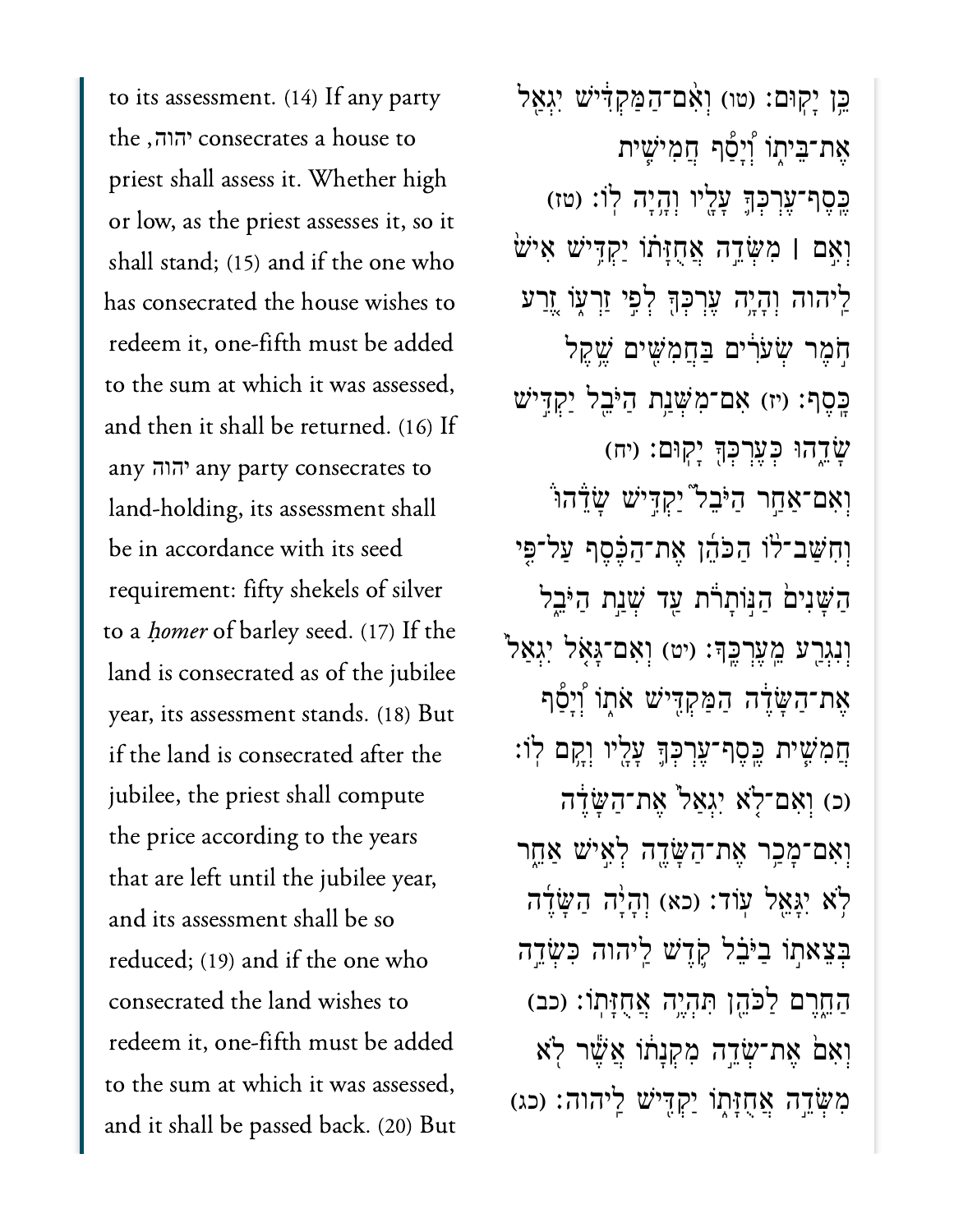if the one [who consecrated it] does not redeem the land, and the land is sold to another party, it shall no longer be redeemable: (21) when it is released in the jubilee, as ,יהוה, the land shall be holy to land proscribed; it becomes the priest's holding. (22) If one land that was יהוה consecrates to purchased, which is not one's landholding, (23) the priest shall compute the proportionate assessment up to the jubilee year, and the assessment shall be paid as of that day, a sacred donation to In the jubilee year the )24( . יהוהland shall revert to the one from whom it was bought, whose holding the land is. (25) All assessments shall be by the sanctuary weight, the shekel being twenty *gerahs*. (26) A firstling of animals, however, which—as a s, cannot be'יהוה firstling—is consecrated by anybody; whether s. (27) But if it'יהוה ox or sheep, it is

וְחָשַׁב־לִו הַכֹּהֵן אֱת מְכְסַת הֶעֵרְכִּךְ עַד שָׁנַת הַיּּבֵל וְנָתַן ּאֶת־הָעֶרְכְּךְּ בַּיְּוֹם הַהוּא קְדֵשׁ ַלִּיהוה: (כד) בִּשְׁנֵת הַיּוֹבֵל יַשְׁוּב הַשָּׂדֶּה לַאֲשֶׁר קָנָהוּ מֵאִתְּוֹ ַלְאֲשֶׁר־לְוֹ אֲחָזֶּת הָאֲרֶץ׃ (כה) וְכָ֫ל־עֵרְכְּדְּ יְהֶיֶה בְּשֵׁקֵל הַקְּדֵ<sup>ּ</sup>ש ָעֵ**ׁשְׂרֵים גֶּרְה יְהָיֵה הַשֵּׁקֵל: (כו**) אַך־בְּבוֹר אֱשֶׁר־יְבִכֵּר לֵיהוה ּבְבְהֶמָּׁה לְאִ־יַקְדִּישׁ אֵישׁ אֹתִוֹ (כז) אם־שׁור אָם־שֶׂה לֵיהוה הוּא: וְאָם בַּבְּהֶמֶה הַטְמֶאֲהֹ וּפָדֵה ּבְעֵרְבֶּ֫דְּ וְיָסֵף הֲמִשָׁתְוֹ עָלֵיו ּוְאִם־לְאׁ יִגָּאֵל וְנִמְכַּר בְּעֵרְכֵֵךְ: (כח) ַאֲך־כַּל־חֶרֶם אֲשֶׁר יַחֲרָם אִישׁ ַלֵּיהוּה מִכָּל־אֲשֶׁר־לֹוֹ מֵאֲדֵם ּוְבֵהָמ֙ה ּוִמְּׂשֵ֣דה ֲאֻחָּז֔תֹו ֹ֥לא ִיָּמֵ֖כר וְלְא יִגְאֵל כָּל־חֵרֶם קְדֶשׁ־קָדָ<sup>יָ</sup>שִׁים הִוּא לַיהוה: (כט) כָּל־דֶׂרֵם אֲשֶׁר יָחֲרֵם מְן־הָאָדָם לְא יִפָּדֶה מִוֹת יּוּמֵת: (ל) וְכַל־מַעָּשַׂר הָאֲרֶץ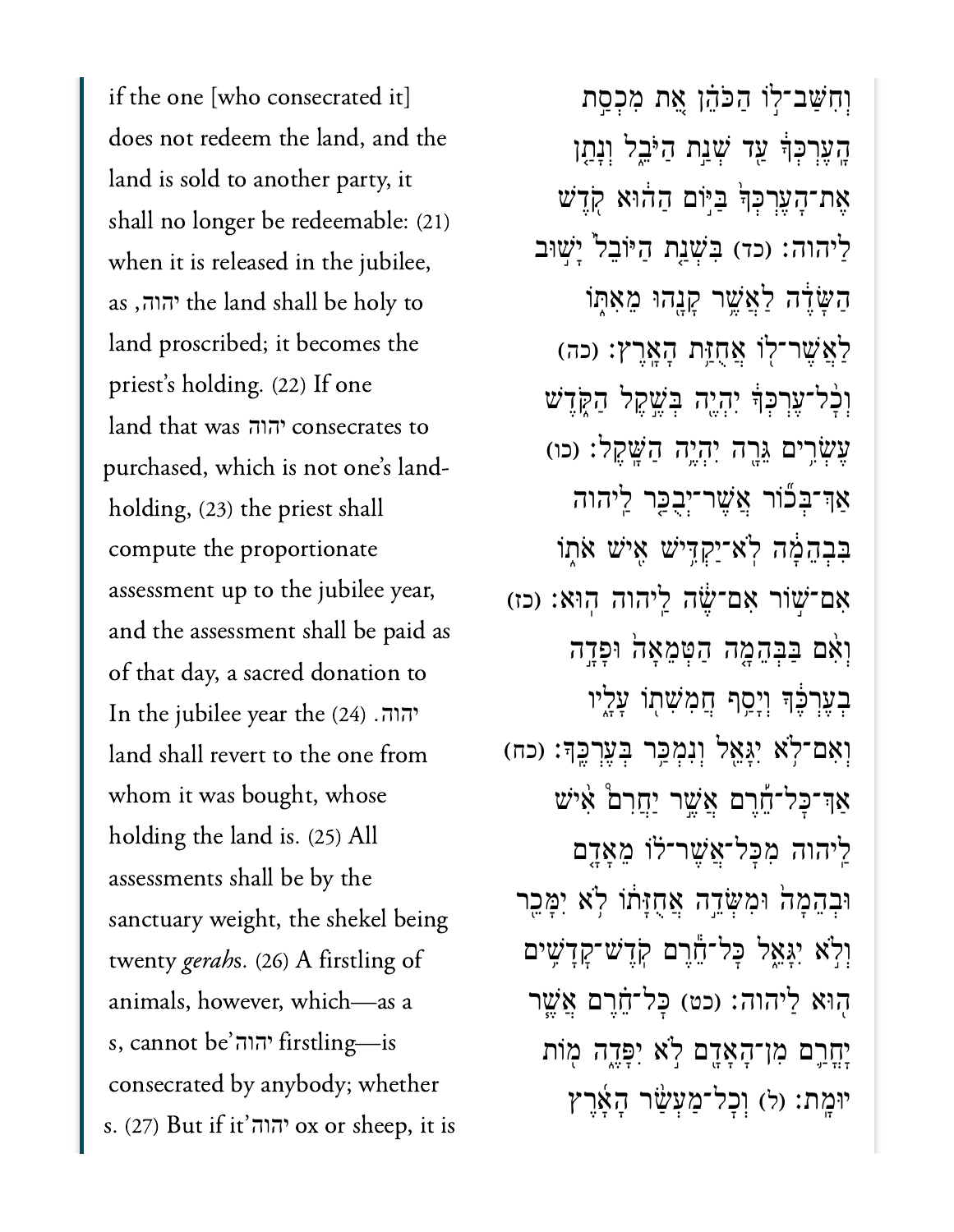is of impure animals, it may be ransomed at its assessment, with one-fifth added; if it is not redeemed, it shall be sold at its assessment. (28) But of all that anyone owns, be it human or beast or land-holding, nothing that has may be been proscribed for יהוה sold or redeemed; every proscribed . thing is totally consecrated to יהוה No human being who has been (29) proscribed can be ransomed: that person shall be put to death. (30) All tithes from the land, whether seed from the ground or fruit from s; they are holy to'יהוה the tree, are יהוה. (31) If any party wishes to redeem any tithes, one-fifth must be added to them. (32) All tithes of the herd or flock—of all that passes under the shepherd's staff, every . tenth one—shall be holy to יהוהOne must not look out for (33) good as against bad, or make substitution for it. If one does make substitution for it, then it

מְזֶרַע הָאָׂרֶץ מִפְּרִי הָעֵּׁץ לַיהוה ֿהָוּא קְדֵשׁ לֵיהוה: (לֹא) וְאָם־גָּאָל יִגְאֲל אִישׁ מִמַּעֲשָׂרָו חֲמִשִׁיתְוֹ יֹםֵ**ף** ַעֲלֵיו: <mark>(לִב)</mark> וְכָל־מַעָּשֵׂר בָּקָר וַצֹּאן ּכֹּל אֲשֶׁר־יַעֲבְר הַּחַת הַשֶּׁבֵט  $\mu$ יִהְיָה־קֶּדֶשׁ לִיהוה: (לג) יִבְקֵר בֵּין־טְוֹב לָרֵע וְלְא יִמִירֵֽנּוּ וְאָם־הָמֵר יִמְירָנּוּ וְהָיָה־הָוּא ּוְתמּוָר֛תֹו ִֽיְהֶיה־ֹּ֖קֶדׁש ֹ֥לא ִיָּגֵֽאל׃ לד) אֱלֶּה הַמִּצְוֹת אֲשֶׁר צִוְֶּה יהוה אַת־מֹּשֵׁה אֵל־בְּנֵי יִשְׂרָאֱל בְּהַר ִסיָֽני׃